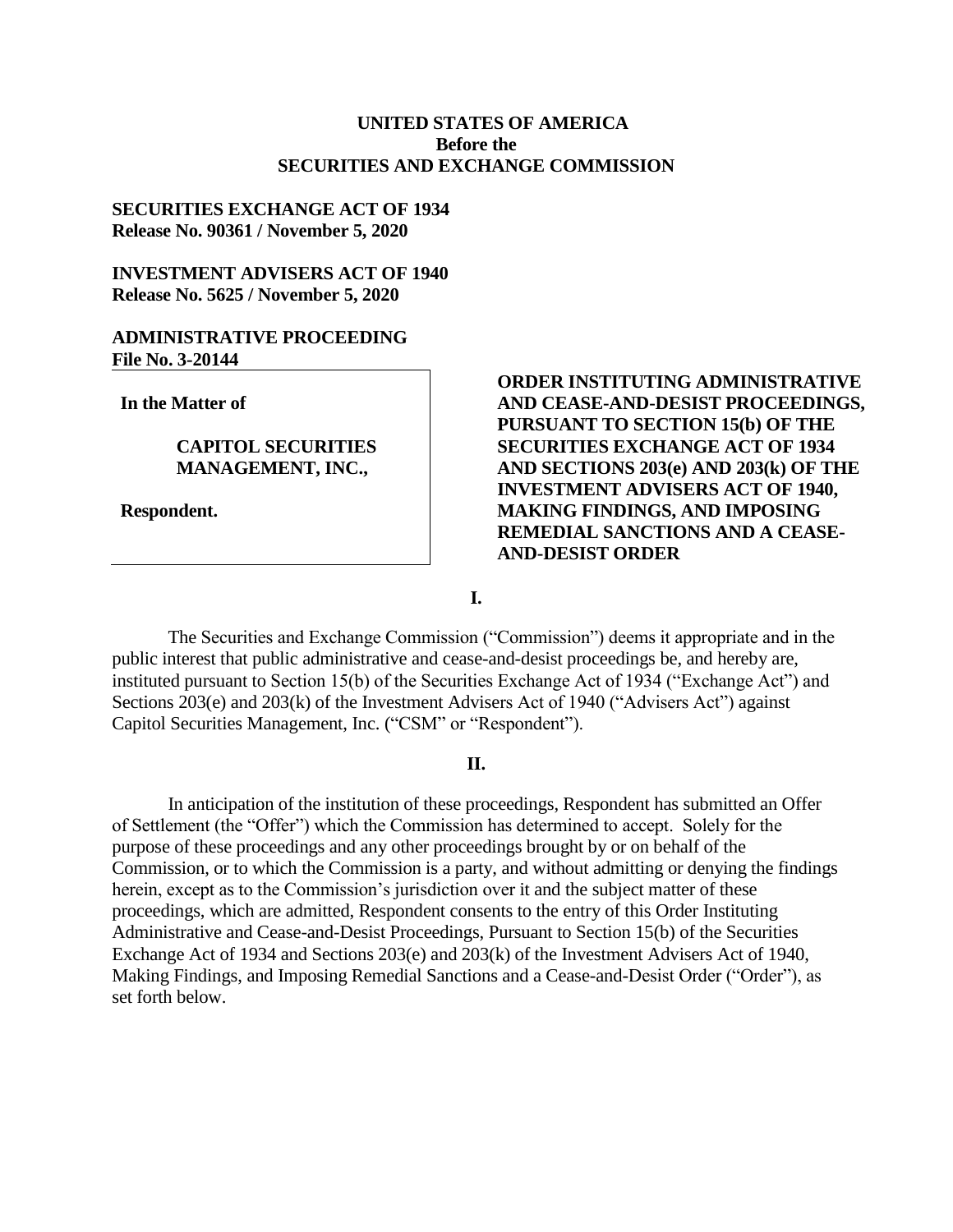# **III.**

On the basis of this Order and Respondent's Offer, the Commission finds<sup>1</sup> that:

## **Summary**

1. These proceedings arise out of breaches of fiduciary duty by Capitol Securities Management, Inc., a dually-registered investment adviser and broker-dealer, in connection with its mutual fund share class selection practices and its receipt of fees pursuant to Rule 12b-1 under the Investment Company Act of 1940 ("12b-1 fees"). At times during the period from January 1, 2014 through December 31, 2016 (the "Relevant Period"), CSM purchased, recommended, or held for certain advisory clients mutual fund share classes that charged 12b-1 fees instead of lower-cost share classes of the same funds that were available to the clients. CSM and its investment adviser representatives ("IARs"), in their capacities as registered representatives of CSM, received 12b-1 fee revenue in connection with these investments. CSM did not adequately disclose this conflict of interest in its Forms ADV or otherwise. CSM also breached its duty to seek best execution, by causing certain advisory clients to invest in fund share classes that charged 12b-1 fees when share classes of the same funds that presented a more favorable value for these clients under the particular circumstances in place at the time of the transactions were available to the clients.

2. Furthermore, CSM failed to adopt and implement written compliance policies and procedures reasonably designed to prevent violations of the Advisers Act and the rules thereunder in connection with its mutual fund share class selection practices.

3. CSM, although eligible to do so, did not self-report to the Commission pursuant to the Division of Enforcement's Share Class Selection Disclosure Initiative ("SCSD Initiative"). 2

# **Respondent**

4. Respondent Capitol Securities Management, Inc. is a Virginia corporation based in Glen Allen, Virginia that has been registered with the Commission as an investment adviser since 1992 and a broker-dealer since 1983. In its Form ADV dated March 6, 2020, CSM reported that it had approximately \$850 million in regulatory assets under management.

 $\overline{a}$ 

<sup>1</sup> The findings herein are made pursuant to Respondent's Offer of Settlement and are not binding on any other person or entity in this or any other proceeding.

<sup>2</sup> *See* Div. of Enforcement, U.S. Sec. & Exch. Comm'n, *Share Class Selection Disclosure Initiative*, https://www.sec.gov/enforce/announcement/scsd-initiative (last modified Feb. 12, 2018).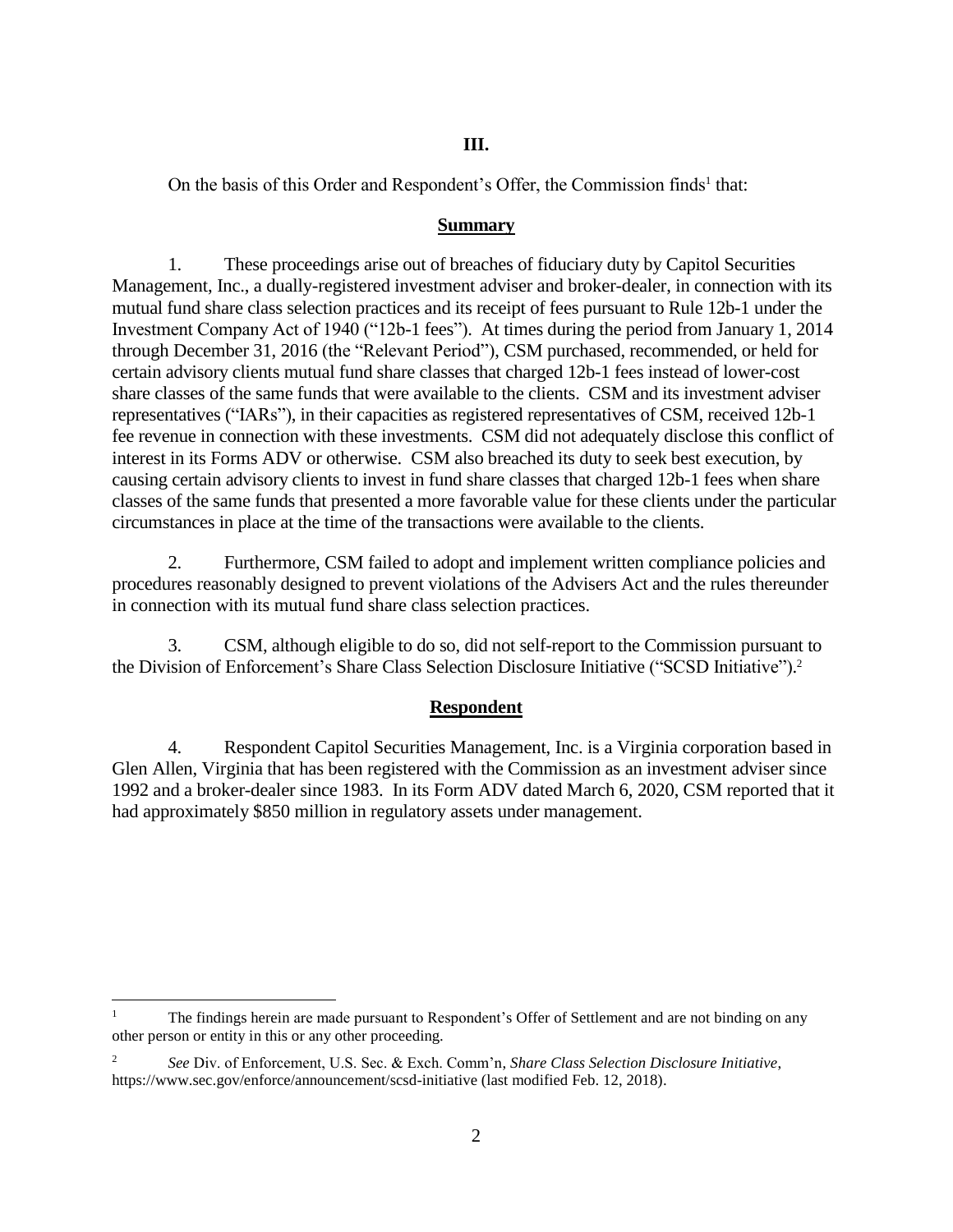# **Mutual Fund Share Class Selection**

5. Mutual funds typically offer investors different types of shares or "share classes." Each share class represents an interest in the same portfolio of securities with the same investment objective. The primary difference among the share classes is the fee structure.

6. For example, some mutual fund share classes charge 12b-1 fees to cover certain costs of fund distribution and sometimes shareholder services. These recurring fees, which are included in a mutual fund's total annual fund operating expenses, vary by share class, but typically range from 25 to 100 basis points (equal to 0.25% to 1.00%). They are deducted from the mutual fund's assets on an ongoing basis and paid to the fund's distributor or principal underwriter, which generally remits the 12b-1 fees to the broker-dealer that distributed or sold the shares.

7. Many mutual funds also offer share classes that do not charge 12b-1 fees (e.g., "Institutional Class" or "Class I" shares (collectively, "Class I shares")).<sup>3</sup> An investor who holds Class I shares of a mutual fund will usually pay lower total annual fund operating expenses over time – and thus will generally earn higher returns – than one who holds a share class of the same fund that charges 12b-1 fees. Therefore, if a mutual fund offers a Class I share, and an investor is eligible to own it, it is often, though not always, better for the investor to purchase or hold the Class I share.

8. During the Relevant Period, CSM and its IARs advised clients to purchase or hold<sup>4</sup> mutual fund share classes that charged 12b-1 fees when lower-cost share classes of those same funds were available to those clients. CSM and its IARs, in their capacities as registered representatives of CSM, received 12b-1 fees that they would not have collected had such advisory clients been invested in the available lower-cost share classes.

# **Disclosure Failures**

9. During the Relevant Period, CSM's firm brochures disclosed: "All fees paid to [CSM] for investment advisory services are separate and distinct from the fees and expenses charged by mutual funds and/or ETFs to their shareholders. These fees and expenses are described in each fund's prospectus. These fees will generally include a management fee, other fund expenses, and a possible distribution fee, or 12b-1 fees." CSM's brochure supplements disclosed that its IARs "may receive commissions from the sale of mutual funds or other securities transactions in client accounts." In addition, certain CSM advisory clients entered into investment advisory agreements that stated: "Other fees and expenses apply to investments in mutual funds, as described in [the] mutual fund['s] prospectus, and investors (including Client) shall indirectly bear their proportionate share of fees and expenses. Where permitted by law, CSM will receive certain of

 $\overline{a}$ 

<sup>&</sup>lt;sup>3</sup> Share classes that do not charge 12b-1 fees also go by a variety of other names in the mutual fund industry, such as "Class F2," "Class Y" and "Class Z" shares. As used in this Order, the term "Class I shares" refers generically to share classes that do not charge 12b-1 fees.

<sup>4</sup> In many cases, mutual funds permit certain advisory clients who hold shares in classes charging 12b-1 fees to convert those shares to Class I shares without cost or tax consequences to the client.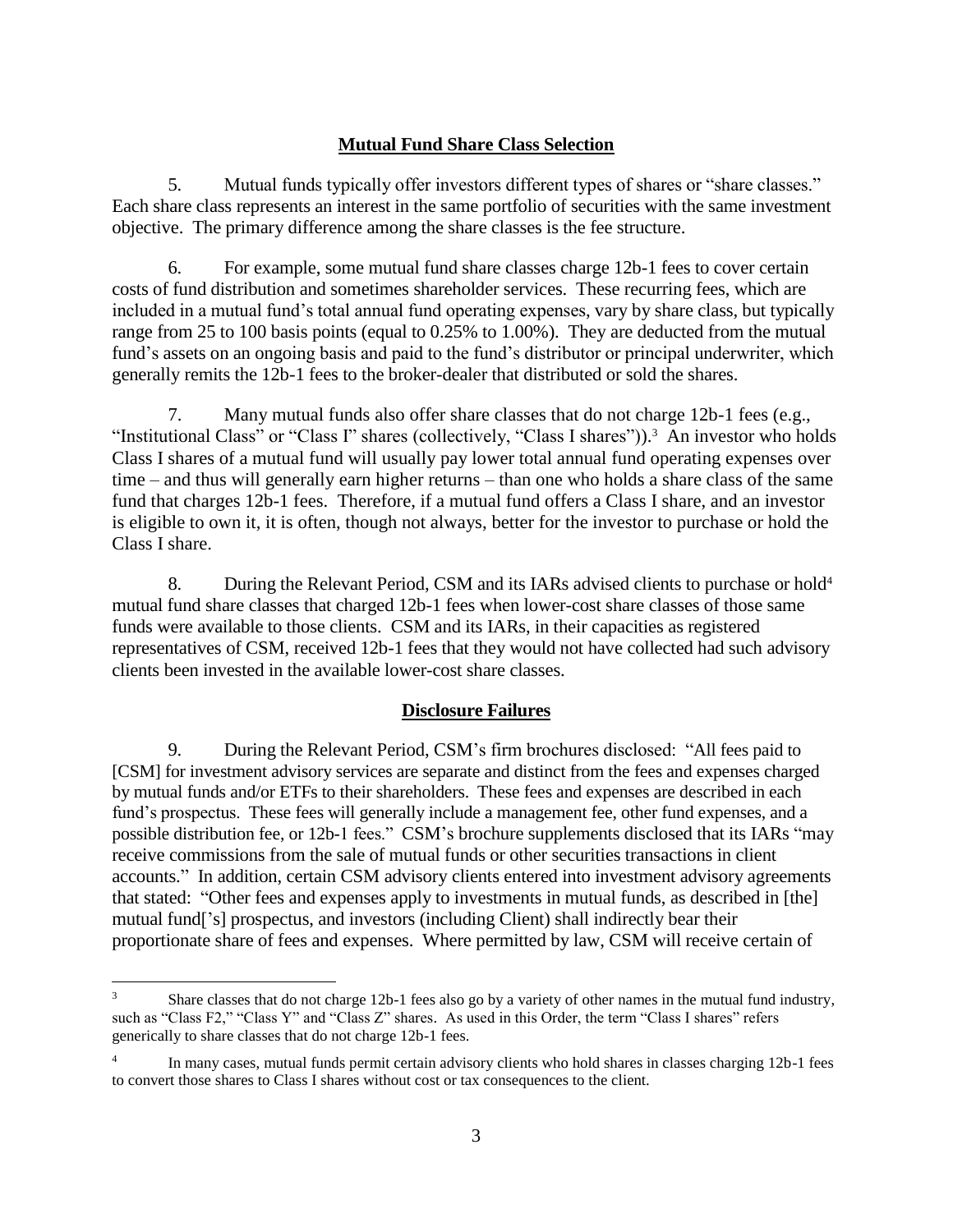these fees, pursuant to Rule 12b-1 distribution plans or other arrangements as compensation for distributions, shareholder services, record keeping or administrative services, and may pay a portion of such fees to the IAR."

10. As an investment adviser, CSM was obligated to disclose all material facts to its advisory clients, including any conflicts of interest between itself and/or its IARs and its clients that could affect the advisory relationship and how those conflicts could affect the advice CSM provided its clients. To meet this fiduciary obligation, CSM was required to provide its advisory clients with full and fair disclosure that is sufficiently specific so that they could understand the conflicts of interest concerning CSM's and its IARs' advice about investing in different classes of mutual funds and could have an informed basis on which they could consent to or reject the conflicts. CSM did not adequately disclose all material facts regarding the conflict of interest that arose when it invested certain advisory clients in a share class that would generate 12b-1 fee revenue for CSM and its IARs, in their capacities as registered representatives of CSM, while a share class of the same fund was available that would not provide CSM and its IARs with additional compensation.

## **Best Execution Failures**

11. An investment adviser's fiduciary duty includes, among other things, an obligation to seek best execution for client transactions. 5

12. By causing certain advisory clients to invest in fund share classes that charged 12b-1 fees when share classes of the same funds were available to the clients that presented a more favorable value under the particular circumstances in place at the time of the transactions, CSM violated its duty to seek best execution for those transactions.

### **Compliance Deficiencies**

13. During the Relevant Period, CSM failed to adopt and implement written policies and procedures reasonably designed to prevent violations of the Advisers Act and the rules thereunder in connection with disclosure of conflicts of interest presented by its mutual fund share class selection practices, or in connection with making recommendations of mutual fund share classes that were in the best interests of its advisory clients.

### **Violations**

14. As a result of the conduct described above, Respondent willfully <sup>6</sup> violated Section 206(2) of the Advisers Act, which makes it unlawful for any investment adviser, directly or

 $\overline{a}$ 

<sup>5</sup> *See, e.g.*, Interpretive Release Concerning the Scope of Section 28(e) of the Securities Exchange Act of 1934 and Related Matters, Exchange Act Rel. No. 23170 (Apr. 28, 1986).

<sup>6</sup> "Willfully," for purposes of imposing relief under Section 15(b) of the Exchange Act and Section 203(e) of the Advisers Act, "'means no more than that the person charged with the duty knows what he is doing.'" *Wonsover v. SEC*, 205 F.3d 408, 414 (D.C. Cir. 2000) (quoting *Hughes v. SEC*, 174 F.2d 969, 977 (D.C. Cir. 1949)). There is no requirement that the actor "also be aware that he is violating one of the Rules or Acts." *Tager v. SEC*, 344 F.2d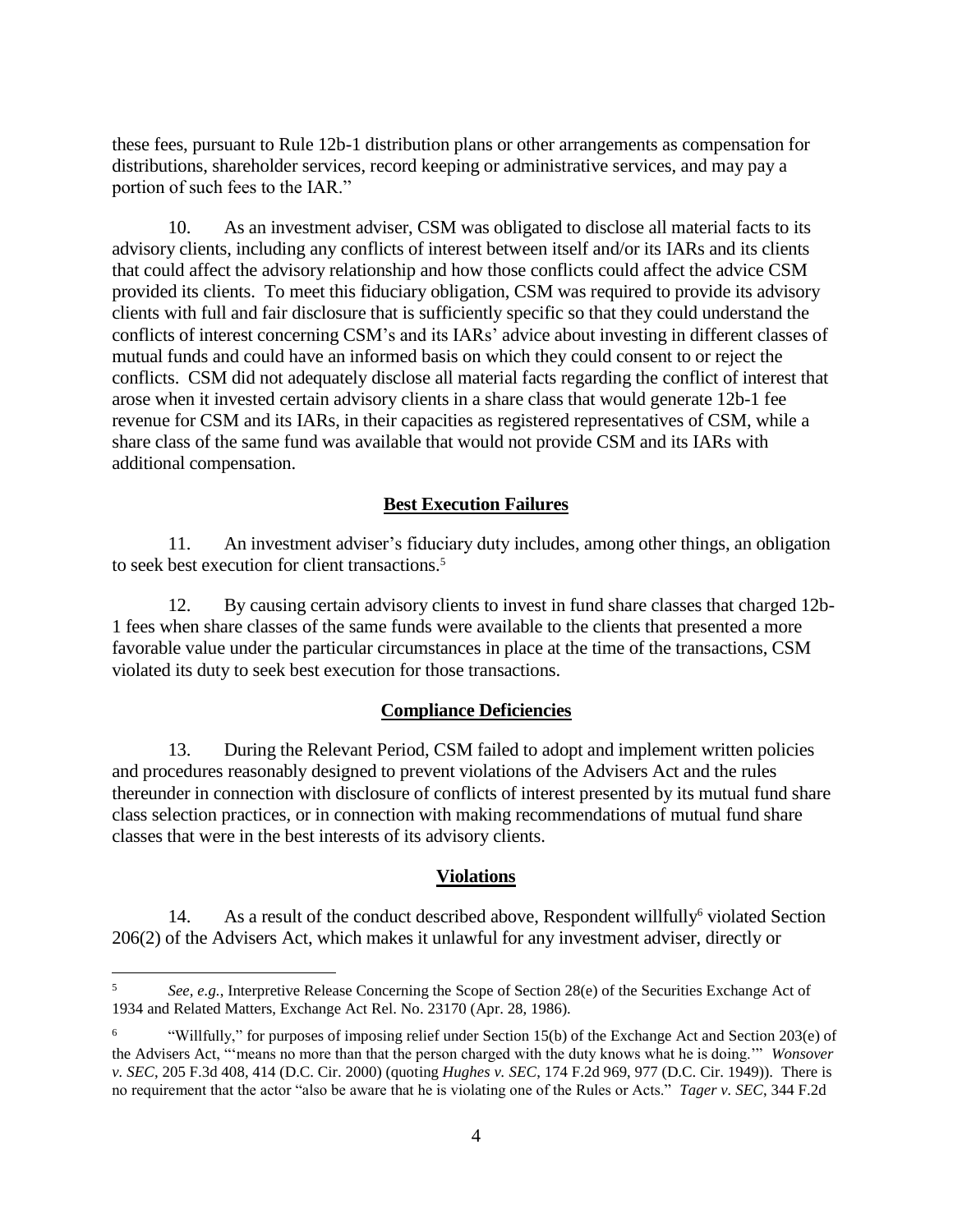indirectly, to "engage in any transaction, practice or course of business which operates as a fraud or deceit upon any client or prospective client." Scienter is not required to establish a violation of Section 206(2), but rather a violation may rest on a finding of negligence. *SEC v. Steadman*, 967 F.2d 636, 643 n.5 (D.C. Cir. 1992) (citing *SEC v. Capital Gains Research Bureau, Inc.*, 375 U.S. 180,194-95 (1963)).

15. As a result of the conduct described above, Respondent willfully violated Section 206(4) of the Advisers Act and Rule 206(4)-7 thereunder, which require a registered investment adviser to adopt and implement written compliance policies and procedures reasonably designed to prevent violations of the Advisers Act and the rules thereunder.

## **CSM's Remedial Efforts**

16. Although CSM did not self-report pursuant to the SCSD Initiative, in determining to accept the Offer, the Commission considered other remedial acts promptly undertaken by CSM and cooperation afforded the Commission staff.

### **Undertakings**

17. Respondent has undertaken to:

 $\overline{a}$ 

a. Within 30 days of the entry of this Order, review and correct as necessary all relevant disclosure documents concerning mutual fund share class selection and 12b-1 fees.

b. Within 30 days of the entry of this Order, evaluate whether existing clients should be moved to a lower-cost share class and move clients as necessary.

c. Within 30 days of the entry of this Order, evaluate, update (if necessary), and review for the effectiveness of their implementation, Respondent's policies and procedures so that they are reasonably designed to prevent violations of the Advisers Act in connection with disclosures regarding mutual fund share class selection and in connection with making recommendations of mutual fund share classes that are in the best interests of Respondent's advisory clients.

d. Within 30 days of the entry of this Order, notify affected investors (*i.e.*, those former and current CSM clients, who, during the Relevant Period of inadequate disclosure, purchased or held 12b-1 fee paying share class mutual funds when a lower-cost share class of the same fund was available to the client, excluding advisory clients in CSM's Monument Select program who selected "Yes" to "12b-1 fees" in their investment advisory agreement) (hereinafter,

<sup>5, 8 (2</sup>d Cir. 1965). The decision in *The Robare Group, Ltd. v. SEC*, which construed the term "willfully" for purposes of a differently structured statutory provision, does not alter that standard. 922 F.3d 468, 478-79 (D.C. Cir. 2019) (setting forth the showing required to establish that a person has "willfully omit[ed]" material information from a required disclosure in violation of Section 207 of the Advisers Act).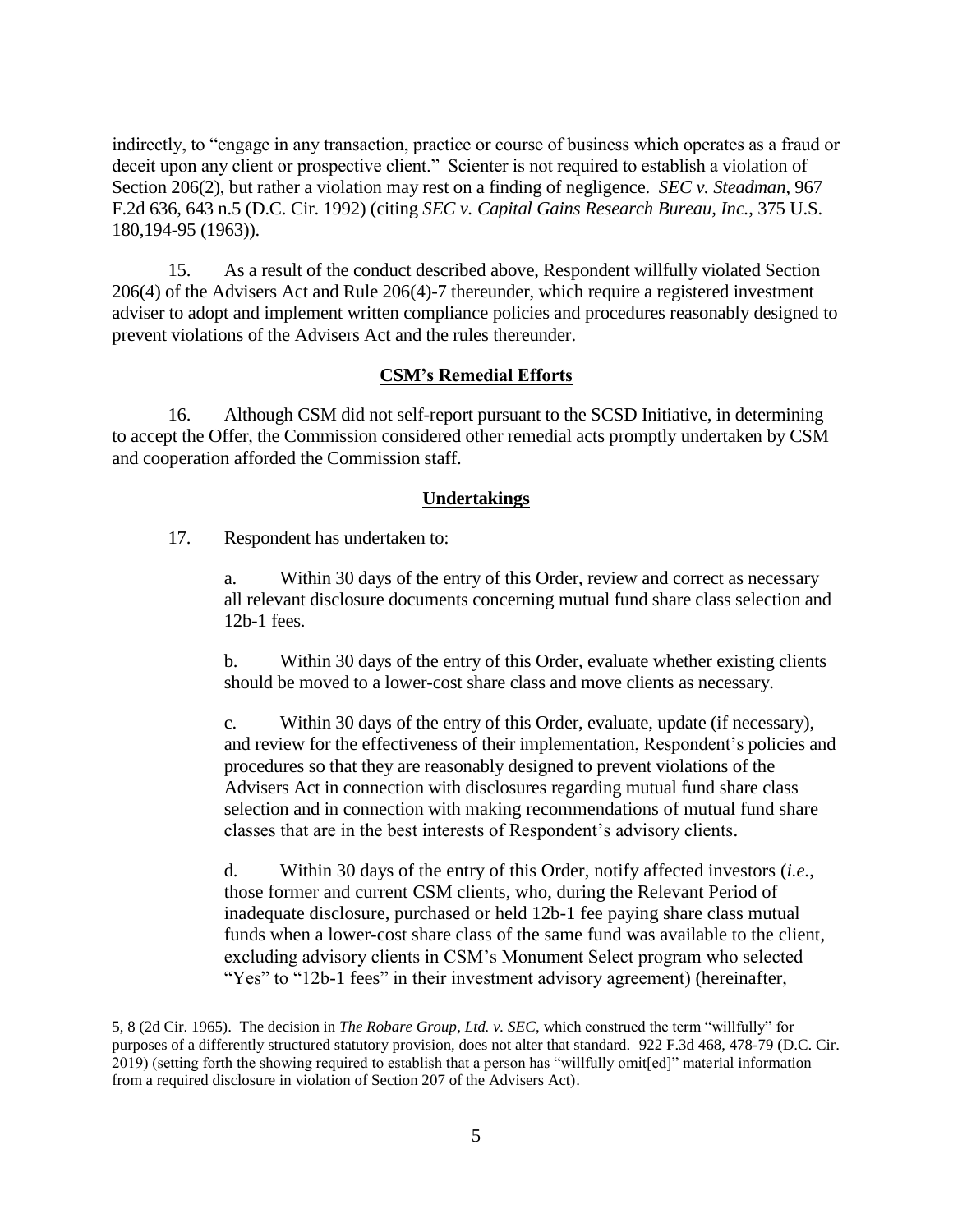"affected investors") of the settlement terms of this Order by sending a copy of this Order to each affected investor via mail, email, or such other method not unacceptable to the Commission staff, together with a cover letter in a form not unacceptable to the Commission staff.

e. Within 40 days of the entry of this Order, certify, in writing, compliance with the undertaking(s) set forth above. The certification shall identify the undertaking(s), provide written evidence of compliance in the form of a narrative, and be supported by exhibits sufficient to demonstrate compliance. The certification and supporting material shall be submitted to Brendan P. McGlynn, Assistant Regional Director, Asset Management Unit, Philadelphia Regional Office, Securities and Exchange Commission, 1617 JFK Blvd., Suite 520, Philadelphia, PA 19103, or such other address as the Commission staff may provide, with a copy to the Office of Chief Counsel of the Division of Enforcement, Securities and Exchange Commission, 100 F. Street, NE, Washington, DC 20549.

f. For good cause shown, the Commission staff may extend any of the procedural dates relating to these undertakings. Deadlines for procedural dates shall be counted in calendar days, except that if the last day falls on a weekend or federal holiday, the next business day shall be considered the last day.

### **IV.**

In view of the foregoing, the Commission deems it appropriate, and in the public interest, to impose the sanctions agreed to in Respondent's Offer.

Accordingly, pursuant to Section 15(b) of the Exchange Act and Sections 203(e) and 203(k) of the Advisers Act, it is hereby ORDERED that:

A. Respondent cease and desist from committing or causing any violations and any future violations of Sections 206(2) and 206(4) of the Advisers Act and Rule 206(4)-7 promulgated thereunder.

B. Respondent is censured.

C. Respondent shall pay disgorgement and prejudgment interest, totaling \$203,414 as follows:

> (i) Respondent shall pay disgorgement of \$165,683 and prejudgment interest of \$37,731, consistent with the provisions of this Subsection C.

> (ii) Within ten (10) days of the entry of this Order, Respondent shall deposit the full amount of the disgorgement and prejudgment interest (the "Distribution Fund"), less monies already distributed to affected investors, into an escrow account at a financial institution not unacceptable to the Commission staff and Respondent shall provide evidence of such deposit in a form acceptable to the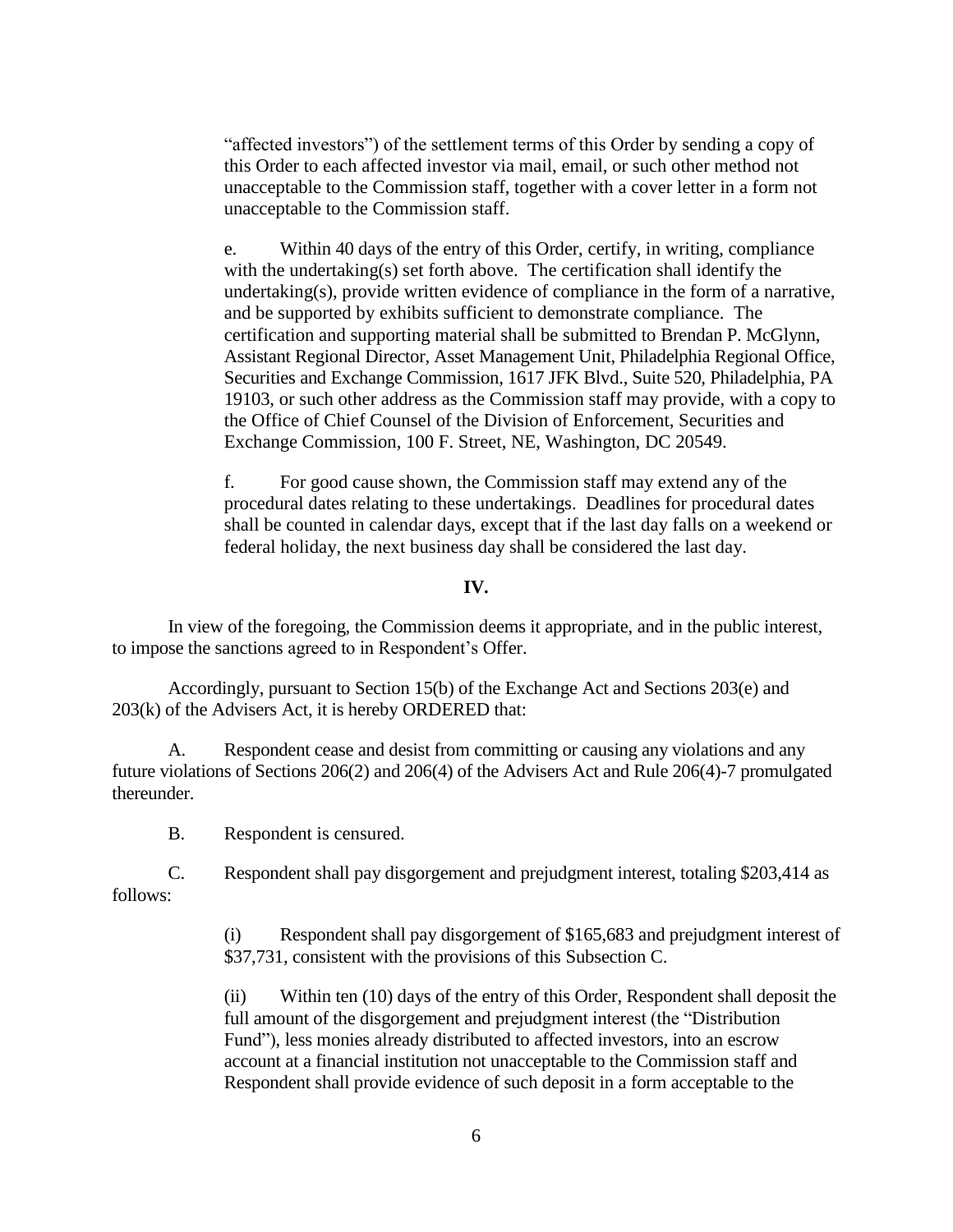Commission staff. If timely deposit is not made, additional interest shall accrue pursuant to SEC Rule of Practice 600 [17 C.F.R. § 201.600].

(iii) Respondent shall be responsible for administering the Distribution Fund and may hire a professional to assist it in the administration of the distribution. The costs and expenses of administering the Distribution Fund, including any such professional services, shall be borne by Respondent and shall not be paid out of the Distribution Fund.

(iv) Respondent shall distribute from the Distribution Fund to each affected investor an amount representing: (a) the 12b-1 fees attributable to the affected investor during the Relevant Period; and (b) reasonable interest paid on such fees, pursuant to a disbursement calculation (the "Calculation") that will be submitted to, reviewed, and approved by the Commission staff in accordance with this Subsection C. The Calculation shall be subject to a *de minimis* threshold. No portion of the Distribution Fund shall be paid to any affected investor account in which Respondent, or any of its current or former officers or directors, have a financial interest.

(v) Respondent shall, within ninety (90) days of the entry of this Order, submit a Calculation to the Commission staff for review and approval. At or around the time of submission of the proposed Calculation to the staff, Respondent shall make itself available, and shall require any third-parties or professionals retained by Respondent to assist in formulating the methodology for its Calculation and/or administration of the distribution to be available, for a conference call with the Commission staff to explain the methodology used in preparing the proposed Calculation and its implementation, and to provide the staff with an opportunity to ask questions. Respondent shall also provide to the Commission staff such additional information and supporting documentation as the Commission staff may request for the purpose of its review. In the event of one or more objections by the Commission staff to Respondent's proposed Calculation or any of its information or supporting documentation, Respondent shall submit a revised Calculation for the review and approval of the Commission staff or additional information or supporting documentation within ten (10) days of the date that Respondent is notified of the objection. The revised Calculation shall be subject to all of the provisions of this Subsection C.

(vi) Respondent shall, within ninety (90) days of the written approval of the Calculation by the Commission staff, submit a payment file (the "Payment File") for review and acceptance by the Commission staff demonstrating the application of the methodology to each affected investor. The Payment File should identify, at a minimum: (1) the name of each affected investor, (2) the exact amount of the payment to be made from the Distribution Fund to each affected investor, (3) the application of a *de minimis* threshold; and (4) the amount of reasonable interest to be paid.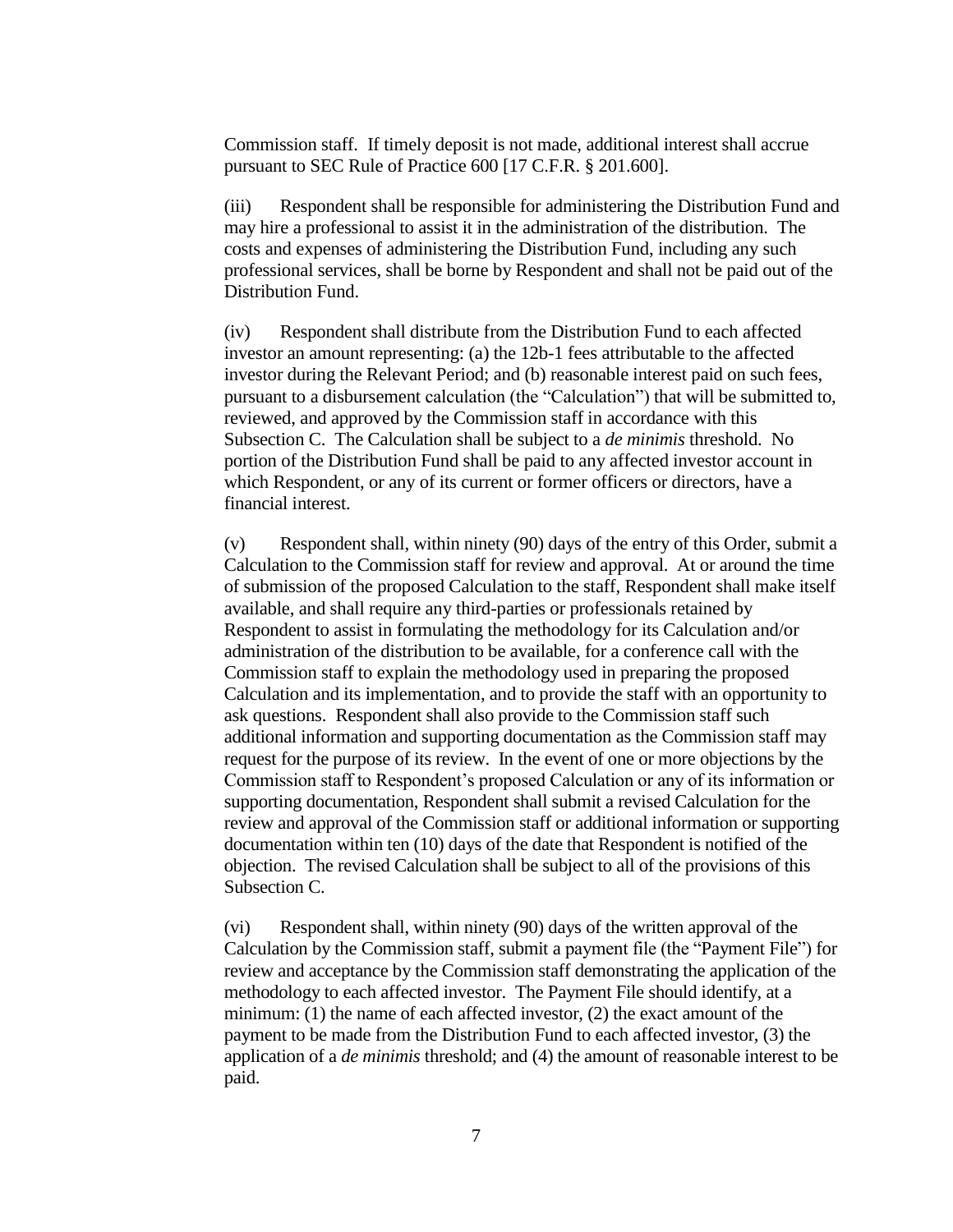(vii) Respondent shall disburse all amounts payable to affected investors within ninety (90) days of the date the Commission staff accepts the Payment File, unless such time period is extended as provided in Paragraph (xi) of this Subsection C. Respondent shall notify the Commission staff of the date and the amount paid in the initial distribution.

(viii) If Respondent is unable to distribute or return any portion of the Distribution Fund for any reason, including an inability to locate an affected investor or a beneficial owner of an affected investor account or any factors beyond Respondent's control, Respondent shall transfer any such undistributed funds to the Commission for further disposition as approved by the Commission. Payment must be made in one of the following ways:

(a) Respondent may transmit payment electronically to the Commission, which will provide detailed ACH transfer/Fedwire instructions upon request;

(b) Respondent may make direct payment from a bank account via Pay.gov through the SEC website at [http://www.sec.gov/about/offices/ofm.htm;](http://www.sec.gov/about/offices/ofm.htm) or

(c) Respondent may pay by certified check, bank cashier's check, or United States postal money order, made payable to the Securities and Exchange Commission and hand-delivered or mailed to:

Enterprise Services Center Accounts Receivable Branch HQ Bldg., Room 181, AMZ-341 6500 South MacArthur Boulevard Oklahoma City, OK 73169

Payments by check or money order must be accompanied by a cover letter identifying Capitol Securities Management, Inc. as a Respondent in these proceedings, and the file number of these proceedings; a copy of the cover letter and check or money order must be sent to Brendan P. McGlynn, Assistant Regional Director, Asset Management Unit, Philadelphia Regional Office, Securities and Exchange Commission, 1617 JFK Blvd., Suite 520, Philadelphia, PA 19103, or such other address as the Commission staff may provide.

(ix) A Distribution Fund is a Qualified Settlement Fund ("QSF") under Section 468B(g) of the Internal Revenue Code ("IRC"), 26 U.S.C. §§1.468B.1-1.468B.5. Respondent shall be responsible for any and all tax compliance responsibilities associated with the Distribution Fund, including but not limited to tax obligations resulting from the Distribution Fund's status as a QSF and the Foreign Account Tax Compliance Act ("FATCA"), and may retain any professional services necessary. The costs and expenses of tax compliance, including any such professional services, shall be borne by Respondent and shall not be paid out of the Distribution Fund.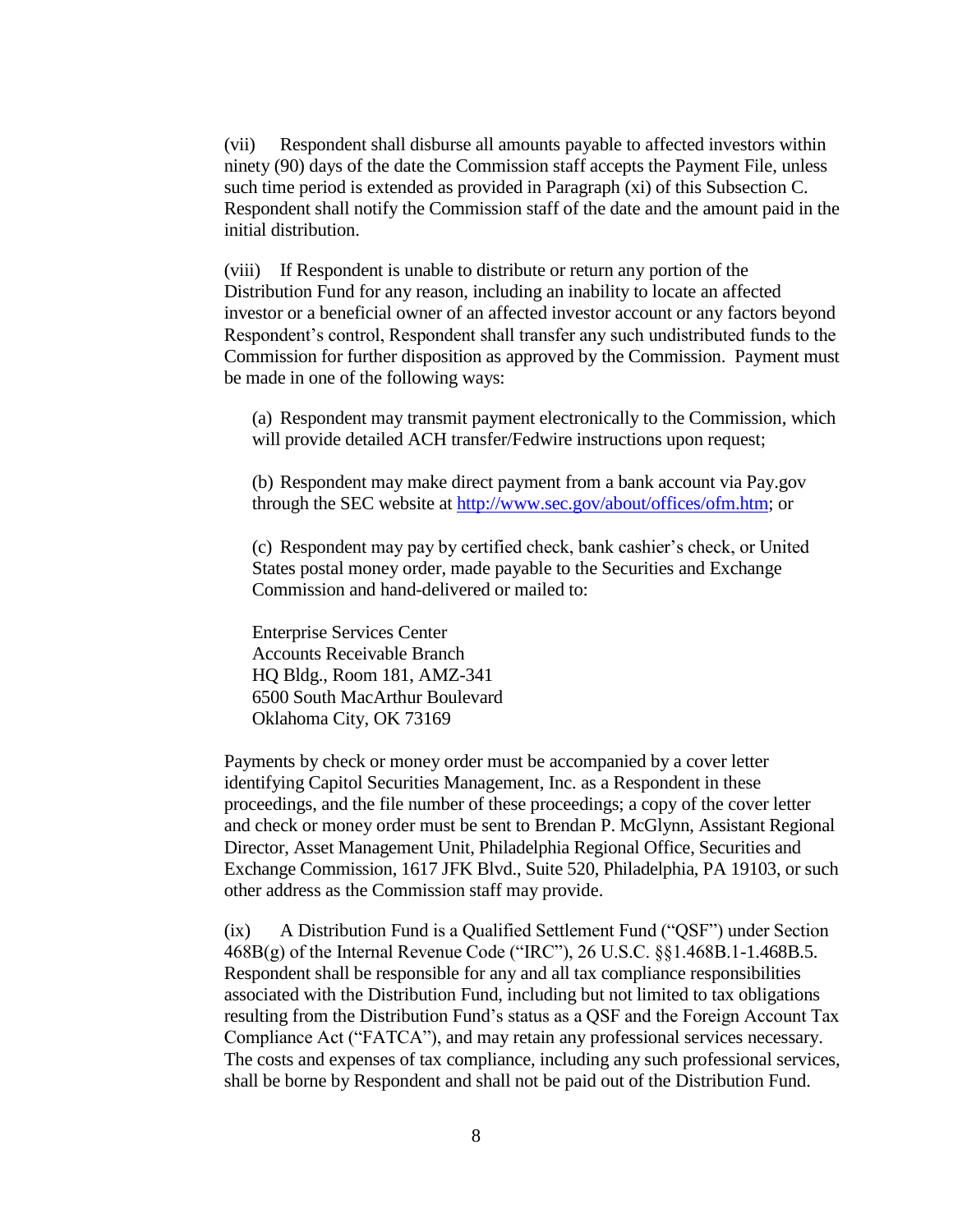(x) Within one hundred fifty (150) days after Respondent completes the distribution of all amounts payable to the affected investors, Respondent shall return all undisbursed funds to the Commission pursuant to the instruction set forth in this Subsection C. Respondent shall then submit to the Commission staff a final accounting and certification of the disposition of the Distribution Fund for Commission approval. The final accounting shall be in a format to be provided by the Commission staff. The final accounting and certification shall include, but not be limited to: (1) the amount paid to each affected investor, with the reasonable interest amount, if any, reported separately; (2) the date of each payment; (3) the check number or other identifier of money transferred or credited to each affected investor; (4) the amount of any returned payment and the date received; (5) a description of the efforts to locate an affected investor whose payment was returned or to whom payment was not made for any reason; (6) the total amount, if any, to be forwarded to the Commission; and (7) an affirmation that Respondent has made payments from the Distribution Fund to affected investors in accordance with the Payment File approved by the Commission staff. Respondent shall submit the final accounting and certification, together with proof and supporting documentation of such payment in a form acceptable to Commission staff, under a cover letter that identifies Capitol Securities Management, Inc. as the Respondent in these proceedings and the file number of these proceedings to Brendan P. McGlynn, Assistant Regional Director, Asset Management Unit, Philadelphia Regional Office, Securities and Exchange Commission, 1617 JFK Blvd., Suite 520, Philadelphia, PA 19103, or such other address as the Commission staff may provide. Respondent shall provide any and all supporting documentation for the accounting and certification to the Commission staff upon its request, and Respondent shall cooperate with any additional requests by the Commission staff in connection with the accounting and certification.

(xi) The Commission staff may extend any of the procedural dates set forth in this Subsection C for good cause shown. Deadlines for dates relating to the Distribution Fund shall be counted in calendar days, except if the last day falls on a weekend or federal holiday, the next business day shall be considered the last day.

D. Respondent shall, within 10 days of the entry of this Order, pay a civil money penalty in the amount of \$55,000 to the Securities and Exchange Commission for transfer to the general fund of the United States Treasury, subject to Exchange Act Section 21F(g)(3). If timely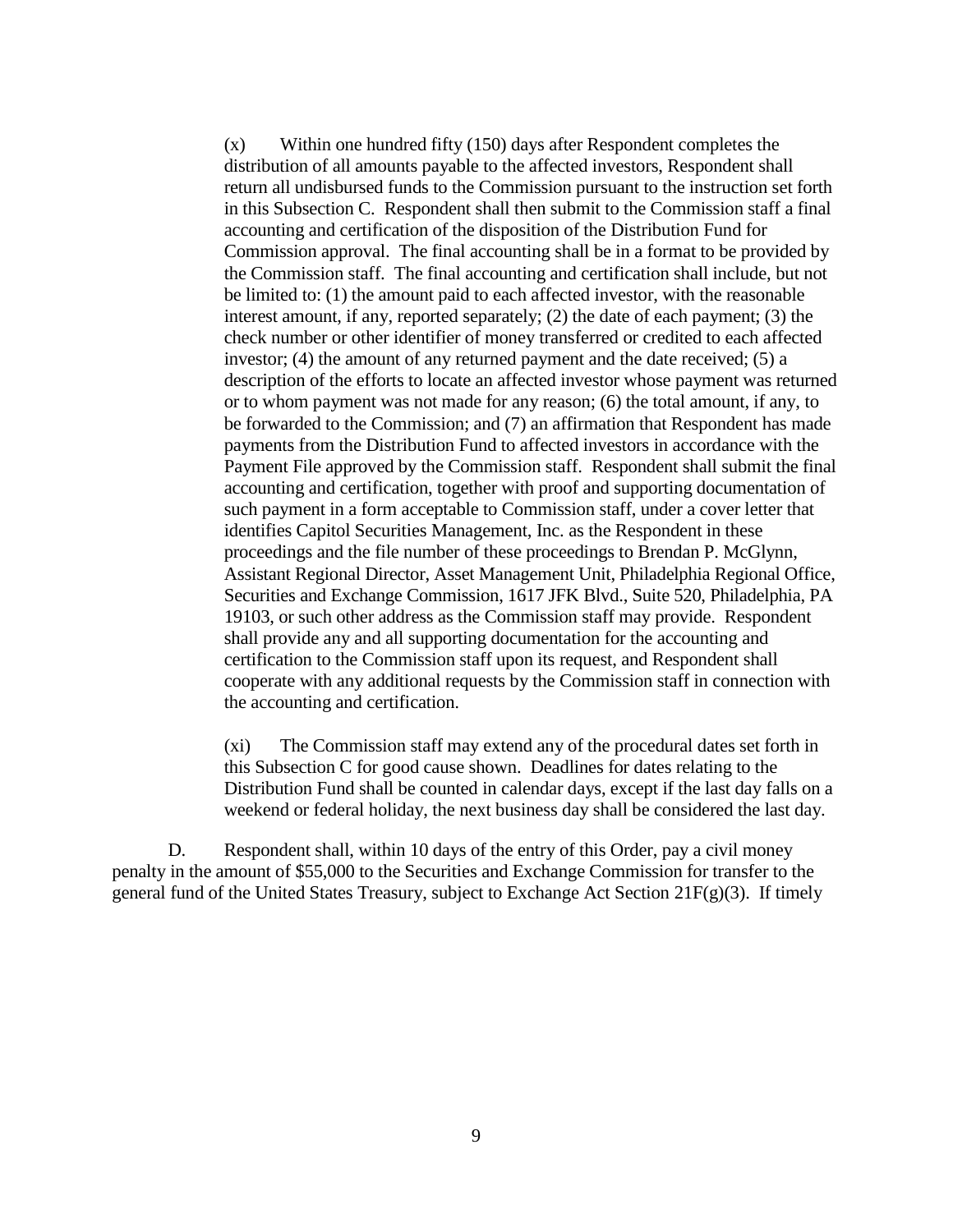payment is not made, additional interest shall accrue pursuant to 31 U.S.C. §3717. Payment must be made in one of the following ways:

> (1) Respondent may transmit payment electronically to the Commission, which will provide detailed ACH transfer/Fedwire instructions upon request;

> (2) Respondent may make direct payment from a bank account via Pay.gov through the SEC website at http://www.sec.gov/about/offices/ofm.htm; or

> (3) Respondent may pay by certified check, bank cashier's check, or United States postal money order, made payable to the Securities and Exchange Commission and hand-delivered or mailed to:

Enterprise Services Center Accounts Receivable Branch HQ Bldg., Room 181, AMZ-341 6500 South MacArthur Boulevard Oklahoma City, OK 73169

Payments by check or money order must be accompanied by a cover letter identifying Capitol Securities Management, Inc. as the Respondent in these proceedings and the file number of these proceedings to Brendan P. McGlynn, Assistant Regional Director, Asset Management Unit, Philadelphia Regional Office, Securities and Exchange Commission, 1617 JFK Blvd., Suite 520, Philadelphia, PA 19103, or such other address as the Commission staff may provide.

E. Amounts ordered to be paid as civil money penalties pursuant to this Order shall be treated as penalties paid to the government for all purposes, including all tax purposes. To preserve the deterrent effect of the civil penalty, Respondent agrees that in any Related Investor Action, it shall not argue that it is entitled to, nor shall it benefit by, offset or reduction of any award of compensatory damages by the amount of any part of Respondent's payment of a civil penalty in this action ("Penalty Offset"). If the court in any Related Investor Action grants such a Penalty Offset, Respondent agrees that it shall, within 30 days after entry of a final order granting the Penalty Offset, notify the Commission's counsel in this action and pay the amount of the Penalty Offset to the Securities and Exchange Commission. Such a payment shall not be deemed an additional civil penalty and shall not be deemed to change the amount of the civil penalty imposed in this proceeding. For purposes of this paragraph, a "Related Investor Action" means a private damages action brought against Respondent by or on behalf of one or more investors based